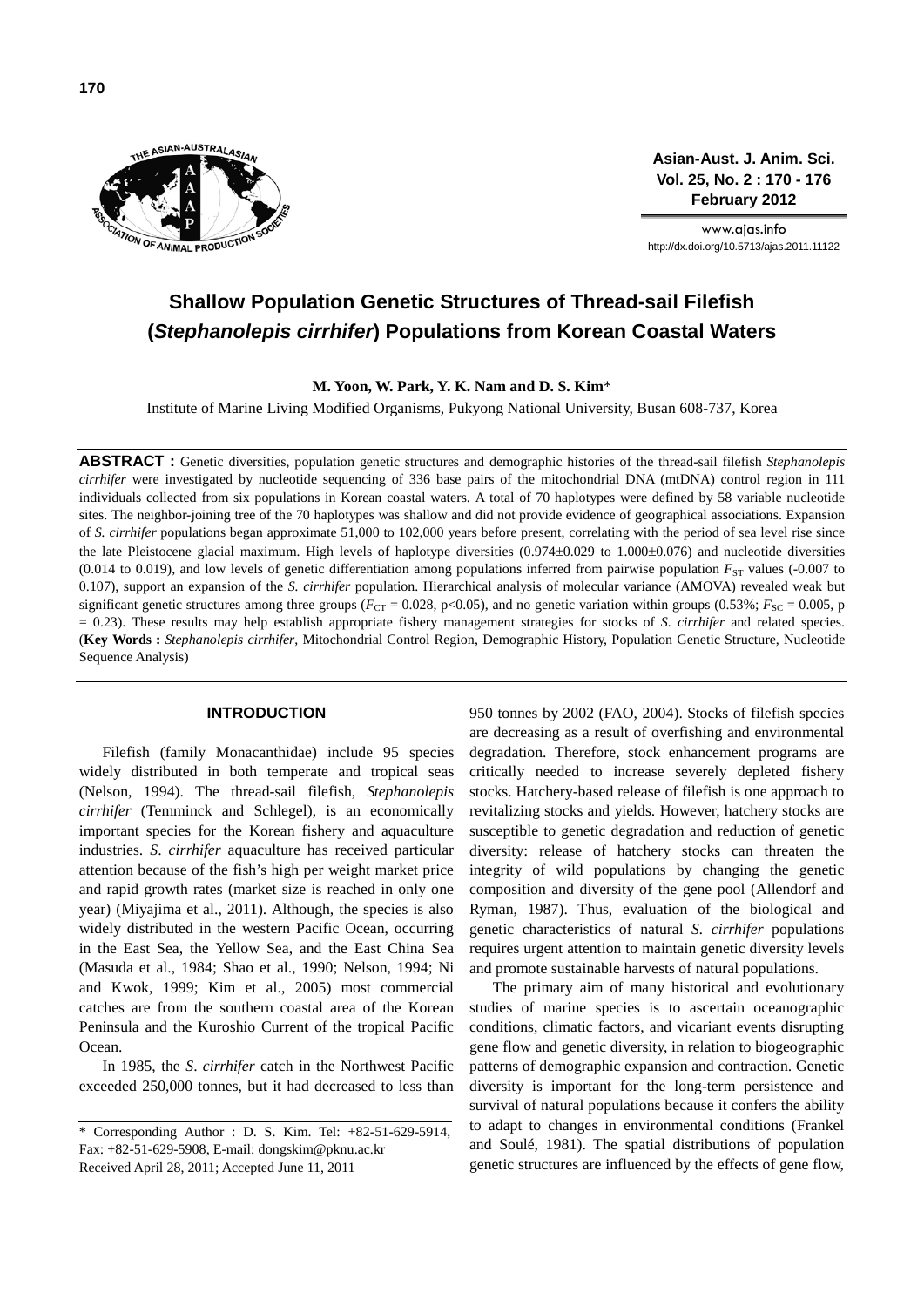natural selection, genetic drift and mutation (Slatkin, 1987), which may be affected by both current environmental conditions (Weersing and Toonen, 2009) and historical biogeographical processes (Avise, 2000). Assessments of the genetic structure of fish populations can provide invaluable information for successful conservation or management of exploited species (Bailey, 1997; Zang et al., 2006).

Information on nucleotide sequences in maternally inherited mitochondrial DNA (mtDNA) genes is useful for investigating interspecific and intraspecific genetic diversity among closely related taxa, species, or populations (Wilson et al., 1985; Moritz et al., 1987; Avise, 1994). The intraspecific population genetic structures of *S*. *cirrhifer* population are still poorly understood. A recent study by Yoon et al. (2011) found no differences in the nucleotide sequences of the mtDNA cytochrome *b* gene (Cyt *b*) between *S*. *cirrhifer* populations off the southern and eastern coasts of the Korean Peninsula. They suggest that substantial gene flow occurs within and between populations of *S*. *cirrhifer*, and that western Pacific *S*. *cirrhifer* belong to a single panmictic population; however, this study has not investigated the genetic structure of populations from the west coast of Korea.

In the mtDNA genome, the sequence variability of the non-coding control region is often higher than the variability in coding regions; thus, sequencing of the noncoding region has been recommended for investigating genetic diversity at the intraspecific level (Moritz et al., 1987). Up until now, the mtDNA control region has been generally used to study genetic diversities, population structures, and intraspecific phylogenesis of fish (Brown et al., 1993; Stepien and Faber, 1998; Sato et al., 2001; Guarnieo et al., 2002).

In the present study, we examine the genetic diversity and population structure of *S*. *cirrhifer* along the Korean coast using sequence analysis of the 5′ end of the mtDNA control region to obtain basic data for fisheries resources management.

### **MATERIALS AND METHODS**

#### **Sampling and sequencing**

*Stephanolepis cirrhifer* specimens were collected in 2009 and 2010 from six sites located on three Korean seas: the Yellow Sea (one site), South Sea of Korea (South Sea) (three sites), and East Sea (two sites) (Table 1). All the samples examined, except the Yellow Sea, for the present mtDNA (control region gene) analysis had been used previously for the mtDNA analysis (Yoon et al., 2011). Specimens were stored at -80°C or preserved in ethanol at room temperature until DNA extraction. DNA was extracted from approximately 70 mg of each specimen with a QIAGEN Blood and Cell Culture DNA Midi Kit (Qiagen, Germany) according to the manufacturer's instructions.

The polymerase chain reaction (PCR) was used to amplify the mtDNA control region with the primers StepCR-F (5′-CTAGCTCCCAAGCTAGGATT-3′) and StepCR-R (5′-TGGTGAGCCACGTATTGCAA-3′), newly designed on the basis of the complete mitogenomic sequence of *S*. *cirrhifer*, available in the GenBank genetic sequence data bank (NC\_003177). PCR amplification was performed with a DNA Engine thermocycler (MJ Research, Tokyo, Japan) in 20-µl reaction tubes containing 100 ng of genomic DNA, 2 µM of each primer, 0.25 mM of each dNTP, 1 unit of TaKaRa LA Taq DNA polymerase (Takara Shuzo, Shiga, Japan), and  $2 \mu l$  of  $10 \times L$ A Taq reaction buffer (Takara Shuzo). The PCR conditions consisted of preheating at 94°C for 5 min, followed by 35 cycles of 94 $\rm ^{o}C$  for 30 s, 58 $\rm ^{o}C$  for 30 s, and 72 $\rm ^{o}C$  for 30 s, with a final 7 min extension at 72°C.

| Sampling site     | Abbreviation | Date of<br>collection | Geographical co-ordinates |                | $\boldsymbol{N}$ | No. of     | h                 |       |
|-------------------|--------------|-----------------------|---------------------------|----------------|------------------|------------|-------------------|-------|
|                   |              |                       | Latitude                  | Longitude      |                  | haplotypes |                   | π     |
| <b>Yellow Sea</b> |              |                       |                           |                |                  |            |                   |       |
| Wi-do             | <b>WID</b>   | Oct. 2010             | 35°35'33.14"N             | 126°16'23.65"E | 7                | 7          | $1.000\pm0.076$   | 0.018 |
| South Sea         |              |                       |                           |                |                  |            |                   |       |
| Jeju              | JEJ          | Aug. 2010             | 33°03'14.54"N             | 126°32'39.67"E | 18               | 15         | $0.974 \pm 0.029$ | 0.014 |
| Yeosu             | <b>YES</b>   | Aug. 2010             | 34°41'22.99"N             | 127°39'59.62"E | 23               | 21         | $0.992 \pm 0.015$ | 0.014 |
| Geoje             | <b>GUJ</b>   | July. 2010            | 34°43'15.11"N             | 128°41'07.46"E | 24               | 18         | $0.967 \pm 0.024$ | 0.015 |
| East Sea          |              |                       |                           |                |                  |            |                   |       |
| Pohang            | <b>POH</b>   | Oct. 2010             | 36°02'50.30"N             | 129°24'31.75"E | 18               | 15         | $0.980 \pm 0.024$ | 0.014 |
| Uljin             | ULJ          | Oct. 2009             | 36°58′04.20″N             | 129°26′09.39″E | 21               | 18         | $0.986 \pm 0.019$ | 0.019 |

**Table 1.** Sampling sites, dates, geographical coordinates, number of individuals examined, and measures of mtDNA diversity in six *Stephanolepis cirrhifer* populations

N: Sample size, *h*: Haplotype diversity, π: Nucleotide diversity.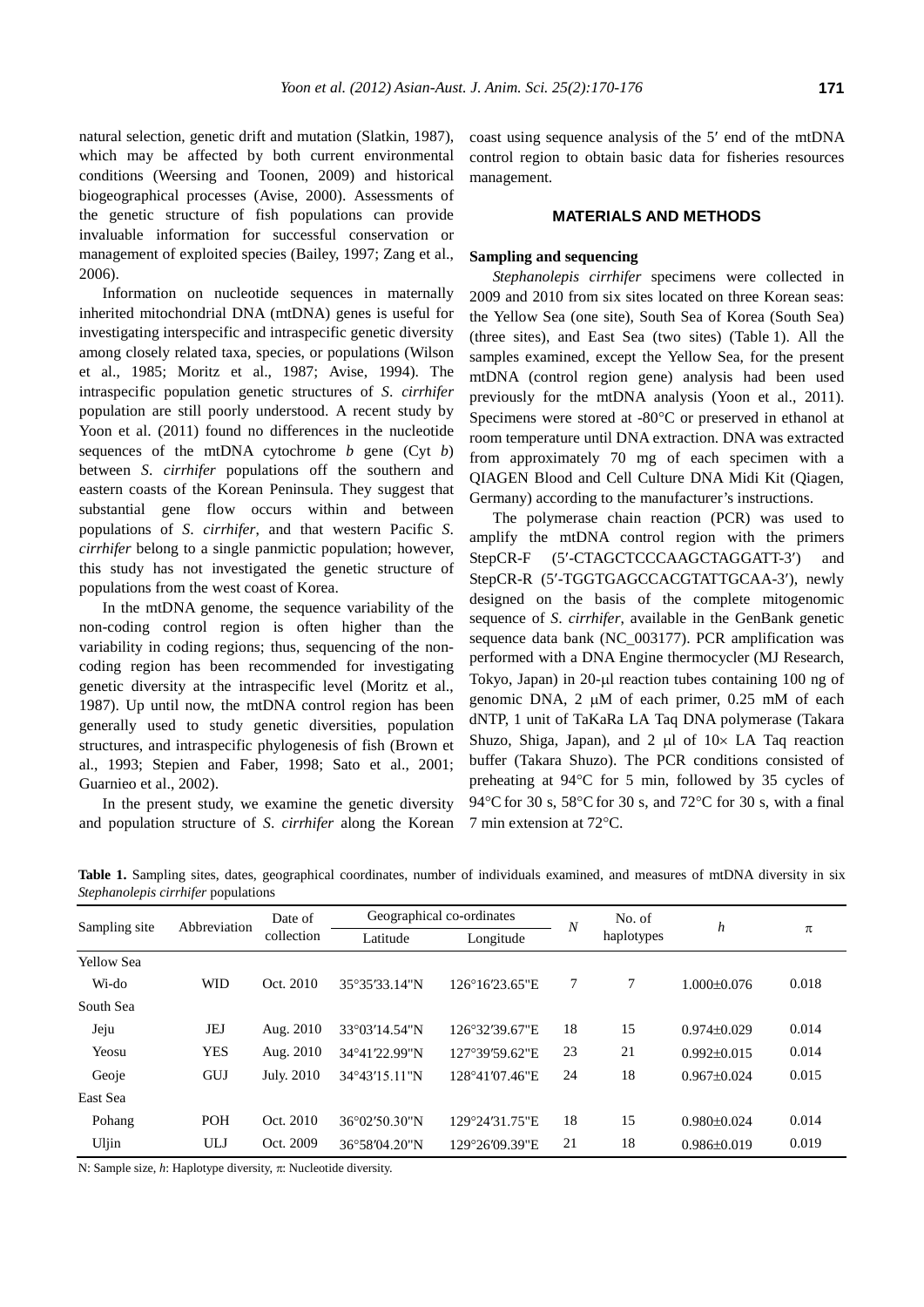The size of the PCR product was verified by 1.0% agarose gel electrophoresis after ethidium bromide staining. The PCR product was purified with the AccuPrep PCR Purification Kit (Bioneer, Daejeon, Korea). After cycle sequencing with the ABI PRISM BigDye Terminator v3.1 Cycle Sequencing Ready Reaction Kit (Applied Biosystems, Foster City, CA, USA), the purified PCR product was sequenced directly on an ABI 3730xl DNA Analyzer (Applied Biosystems). The primers used for sequencing were the same as those used for PCR amplification.

#### **Data analysis**

The sequence fragments obtained in this study were aligned with GENETIX-WIN ver. 4.0.1 (Software Development Co., Ltd, Tokyo, Japan) to identify sequence variants. The integrated software package DnaSP v. 4.90.1 (Rozas and Rozas, 1997) was used to determine haplotypes. Haplotype diversity (*h*) and nucleotide diversity ( $\pi$ ) were estimated according to Nei (1987), based on Kimura's twoparameter distance method, using the K and DA in the REAP program (McElroy et al., 1993). Genetic relationships among haplotypes were reconstructed using the neighbor-joining method, generated with the Seqboot, Neighbor, and Consensus options in PHYLIP v. 3.6 (Felsenstein, 1993). A bootstrap analysis of 1,000 replicates evaluated support for phylogenetic relationships after construction of a genetic distance matrix based on nucleotide divergences between haplotypes, estimated according to Nei (1987) and the Kimura two-parameter model (Kimura, 1980).

Pairwise population  $F_{ST}$  values were calculated to estimate genetic differentiation between populations (according to Slatkin, 1991) using ARLEQUIN v. 3.1 (Excoffier et al., 2005). The statistical significance of  $F_{ST}$ values was tested using 10,000 random permutations. The variance component was evaluated at each hierarchical level using analysis of molecular variance (AMOVA) (Excoffier et al., 2005) to assess genetic divergences within and among groups, using ARLEQUIN v. 3.1.

Neutral expectations and historic demographic expansions were investigated by examining Fu's  $F<sub>S</sub>$  and Tajima's *D* mismatch distributions with the sudden expansion model (Rogers and Harpending, 1992). A goodness-of-fit test was used to test the validity of the sudden expansion model using a parametric bootstrap approach based on the sum of squared deviations (SSD) to compare the observed and the estimated mismatch distributions (Schneider and Excoffier, 1999). Both the neutrality test and the mismatch distribution analysis were performed in ARLEQUIN v. 3.1 (Excoffier et al., 2005).

The mutation rate of the *S. cirrhifer* control region gene over the estimated time since expansion has not been

determined. The evolutionary rate for the control region seems to vary among major taxonomic groups of marine fishes. For the Japanese sea bass (*Lateolabrax japonicas*) and spotted sea bass (*Lateolabrax maculates*), the sequence divergence rate of the control region is 6% per million years (Liu et al., 2006). In *Nibea albiflora*, the sequence divergence rate in the control region is 5% to 10% per million years (Han et al., 2008). In the present study, we calculated a sequence divergence rate of 5% to 10% per million years for the control region of *S. cirrhifer*.

## **RESULTS AND DISCUSSION**

#### **Genetic diversity**

Analysis of a 336 base pair fragment of the 5′- end of the mtDNA control region in 104 individuals of *S. cirrhifer* from six populations defined a total of 70 haplotypes. The neighbor-joining tree of the 70 haplotypes was shallow and did not provide evidence for geographical associations (Figure 1). This suggests a signature of population expansion and/or high gene flow among populations.

Haplotype diversities  $(h)$  and nucleotide diversities  $(\pi)$ were high for all populations, ranging from 0.974±0.029 (JEJ) to 1.000±0.076 (WID), and 0.014 (JEJ, YES, POH) to 0.019 (ULJ), respectively (Table 1). Grant and Bowen (1998) suggest four basic scenarios for population demographic histories of marine fishes with different measures of haplotype and nucleotide diversities. They suggest that high haplotype and nucleotide diversities may be attributed to a long evolutionary history in a large population; examples include the Japanese anchovy  $(h =$ 0.91,  $\pi$  = 0.01) and the Atlantic bluefish ( $h$  = 0.70,  $\pi$  = 0.01). This condition might also be observed in re-mixed populations of individuals from historically separated populations (Avise, 2000). Therefore, genetic diversity values of *S. cirrhifer* populations might reflect strong dispersal capacities among ancestral populations with a long evolutionary history in Korean waters.

High genetic diversities within and between populations provide a potential genetic resource for future adaptation (Savolainen and Kuittinen, 2000; Hurt and Phillip, 2004). Recent research has examined genetic diversity in other fishes to determine the present status of populations in this area (e.g., Liu et al., 2006; Shui et al., 2009; Xiao et al., 2009).

## **Population genetic structure**

Estimation of population structures using molecular markers is a powerful approach to understanding the dynamics of natural populations. Pairwise population  $F_{ST}$ estimates are generally low (Table 2), suggesting little genetic differentiation between population pairs, perhaps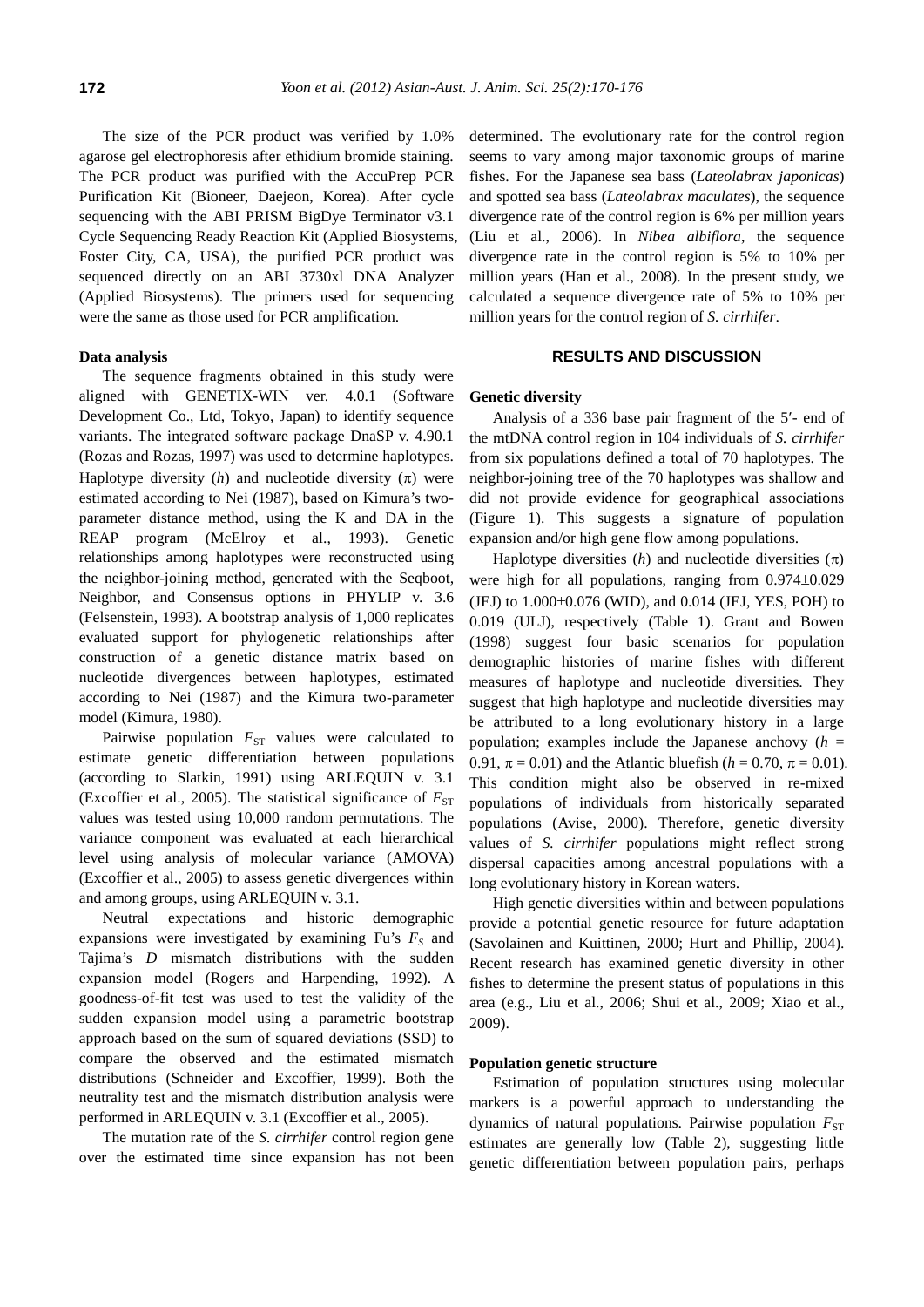

**Figure 1.** Neighbor-joining tree for 70 control region haplotypes of *Stephanolepis cirrhifer*. Bootstrap supports of >50% in 1,000 replicates are shown.

Table 2. Pairwise  $F_{ST}$  (below diagonal) and p (above diagonal) values among populations of *Stephanolepis cirrhifer* 

|            | $\cdots$<br>ັ | $\sim$<br>ັ | $\sim$ 1   |          |            |      |
|------------|---------------|-------------|------------|----------|------------|------|
| Population | <b>WID</b>    | JEJ         | <b>YES</b> | GUJ      | <b>POH</b> | ULJ  |
| <b>WID</b> |               | 0.05        | 0.01       | 0.02     | 0.01       | 0.01 |
| JEJ        | 0.051         |             | 0.78       | 0.13     | 0.02       | 0.08 |
| <b>YES</b> | 0.074         | $-0.014$    |            | 0.15     | 0.08       | 0.35 |
| <b>GUJ</b> | 0.103         | 0.020       | 0.016      |          | 0.23       | 0.56 |
| <b>POH</b> | 0.107         | 0.043       | 0.027      | 0.011    |            | 0.38 |
| ULJ        | 0.089         | 0.025       | 0.004      | $-0.007$ | 0.002      |      |
|            |               |             |            |          |            |      |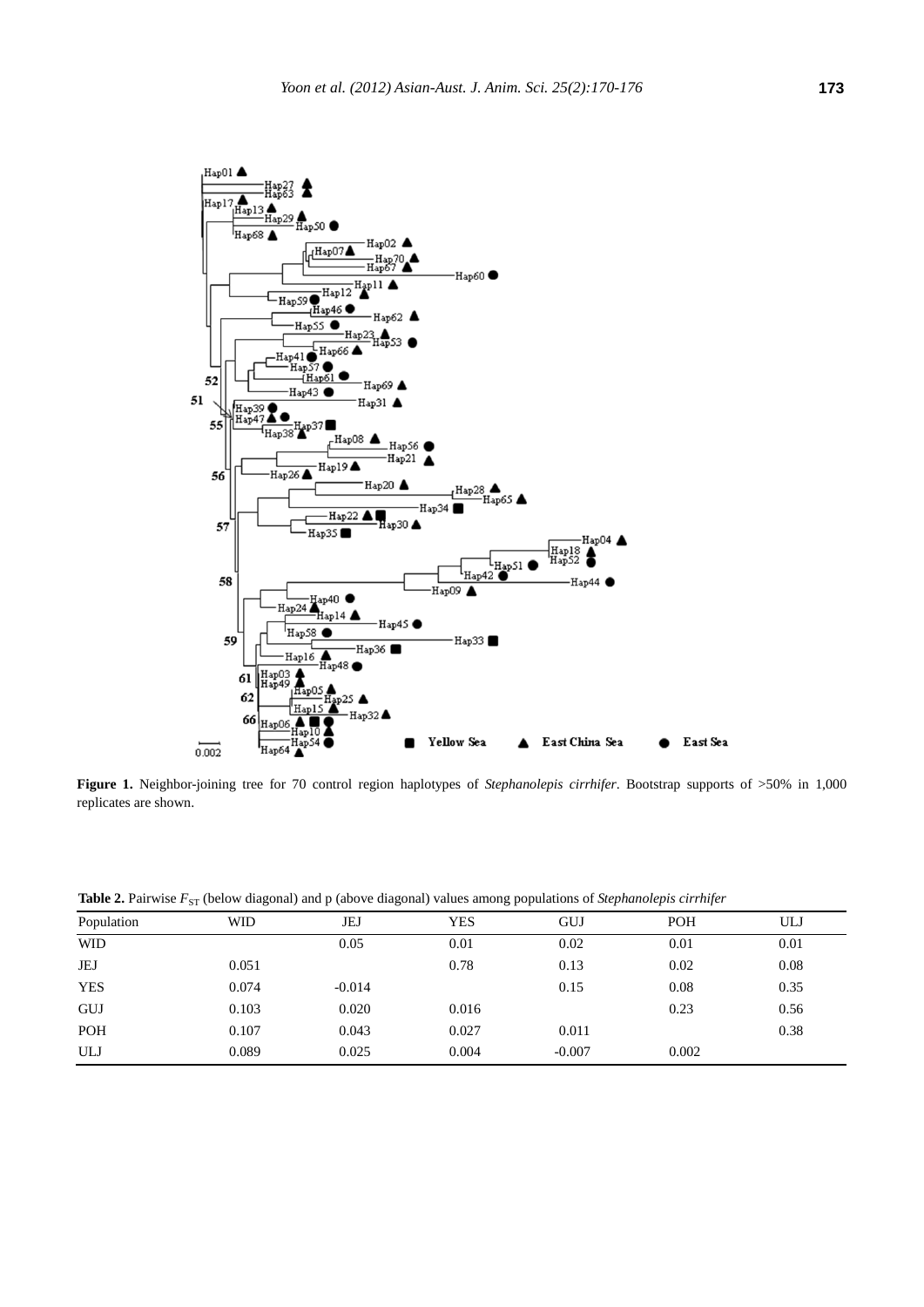| Stephanolepis cirrhiter                                        |     |         |            |                            |                  |        |
|----------------------------------------------------------------|-----|---------|------------|----------------------------|------------------|--------|
| Source of<br>variation                                         | df  | Sum of  | Variance   | Percentage of<br>variation | $F$ index        | p      |
|                                                                |     | squares | components |                            |                  |        |
| Analysis 1. One gene pool                                      |     |         |            |                            |                  |        |
| Among populations                                              |     | 18.321  | 0.06127 Va | 2.34                       | $F_{CT} = 0.02$  | < 0.05 |
| Within populations                                             | 105 | 267.931 | 2.55172 Vb | 97.66                      |                  |        |
| Analysis 2. Three gene pools (Yellow Sea, South Sea, East Sea) |     |         |            |                            |                  |        |
| Among groups                                                   |     | 9.797   | 0.07311 Va | 2.77                       | $F_{CT} = 0.028$ | < 0.05 |

Within groups 3 8.524 0.01393 Vb 0.53  $F_{SC} = 0.005$  0.23 Within populations 105 267.931 2.55172 Vc 96.70  $F_{ST} = 0.033$  <0.05

**Table 3.** Results of the hierarchical analysis of molecular variance (AMOVA) based on mtDNA control region sequence data for *Stephanolepis cirrhifer*

attributable to high gene flow. High gene flow is characteristic of marine fishes with passively dispersed planktonic larvae and adult migration abilities; their dispersals may be strongly affected by sea currents, and population substructures are limited (Han et al., 2008; Xiao et al., 2009; Kim et al., 2010). The Tsushima Warm Current (TWC) diverges from the Kuroshio Current, with the main flow entering the East Sea west of the Korean Peninsula and a subsidiary flow entering the Yellow Sea (Senjyu, 1999; Ichikawa and Beardsley, 2002). Thus, the TWC may transport larvae into the southern part of the East Sea, near Pohang and Uljin on the Korean coast, and to the Yellow Sea, near Wi-do. Previous studies based on mtDNA Cyt *b* nucleotide variation have suggested that the South Sea and East Sea *S. cirrhifer* populations comprise a single population (Yoon et al., 2011). Our mtDNA control region results also showed that estimates of the population differentiation seem to provide similar patterns of genetic differentiation among the South Sea and East Sea populations. However, pairwise population  $F_{ST}$  estimates between Wi-do and all other populations are relatively large  $(0.051 \text{ to } 0.107)$ , with significant p values  $( $0.05$ ),$ compared to values for all other population pairs (-0.007 to 0.043) (Table 2), suggesting that significant population subdivisions exist at small spatial scales.

The genetic structure of *S. cirrhifer* populations around the Korean Peninsula was estimated by AMOVA (Table 3). Overall genetic variation among six populations (Analysis 1) was  $2.34\%$  ( $F_{CT} = 0.02$ ,  $p < 0.05$ ), suggesting the possibility of substructures among populations. Analysis of variation within three groups (Yellow Sea, South Sea, and East Sea; Analysis 2) indicated no genetic variation within groups (0.53%;  $F_{SC} = 0.005$ ,  $p = 0.23$ ), 96.7% of the total variation due to differences within populations ( $F_{ST} = 0.033$ , p<0.05), and 2.77% of the total variation due to differences among groups ( $F_{CT} = 0.028$ , p<0.05). The hierarchical pattern of genetic differentiation among groups of *S. cirrhifer* in Korean waters indicates weak but historical patterns of isolation and restriction of gene flow between groups. These results are consistent with previous results

based on the mtDNA Cyt *b* sequence data (Yoon et al., 2011), suggesting that the sequence variability of the mtDNA control region of *S. cirrhifer* could be expected to provide a powerful means with an increased accuracy and resolution to reveal genetic variation as compared with the those of the Cyt *b* gene. However, differences between the three groups likely arose during isolation into refugia during glacial periods. Rare migrations of strays from the various refugia may have occurred during glaciations. Pleistocene glaciations (2.5 Ma to 10,000 years ago) influenced not only historical demographic patterns (glacial population extinctions and interglacial re-colonizations) but also the demographics of contemporary populations of phylogroups of marine species (Seeb and Crane, 1999; Kitano et al., 2007).

At present, the East Sea is a semi-enclosed marginal sea, which was geographically isolated from the Pacific Ocean during the Pleistocene glacial period (Nishimura, 1974), by a large land bridge that extended from the Yellow Sea to Taiwan (Kimura, 1996, 2000). The present population structure of *S. cirrhifer* populations may represent the influence of this vicariant barrier. Populations of *S. cirrhifer* may have been isolated in the Yellow Sea, the South Sea, and the East Sea during times of glacial maxima.

#### **Historic demography**

Neutral expectations and historical demographic expansions of *S. cirrhifer* were investigated using Fu's  $F<sub>S</sub>$ and Tajima's *D* tests, and mismatch distributions with the sudden expansion model. Fu's  $F_S$  (-25.427; p = 0.000) and Tajima's  $D$  (-1.708;  $p = 0.020$ ) showed significant deviations from the neutral evolution model. The mismatch distributions of *S. cirrhifer* in Korean coastal waters appeared to be unimodal (Figure 2). Significant differences for the sums of the square deviations ( $p_{\rm SSD}$ <0.05) between the observed and simulated mismatch distributions indicate that the population is at equilibrium (i.e., a non-expansion phase). The goodness-of-fit test ( $p_{\text{SSD}} = 0.657$ ) did not reject the null hypothesis of sudden population expansion for *S. cirrhifer* populations. Thus, both the neutrality tests and the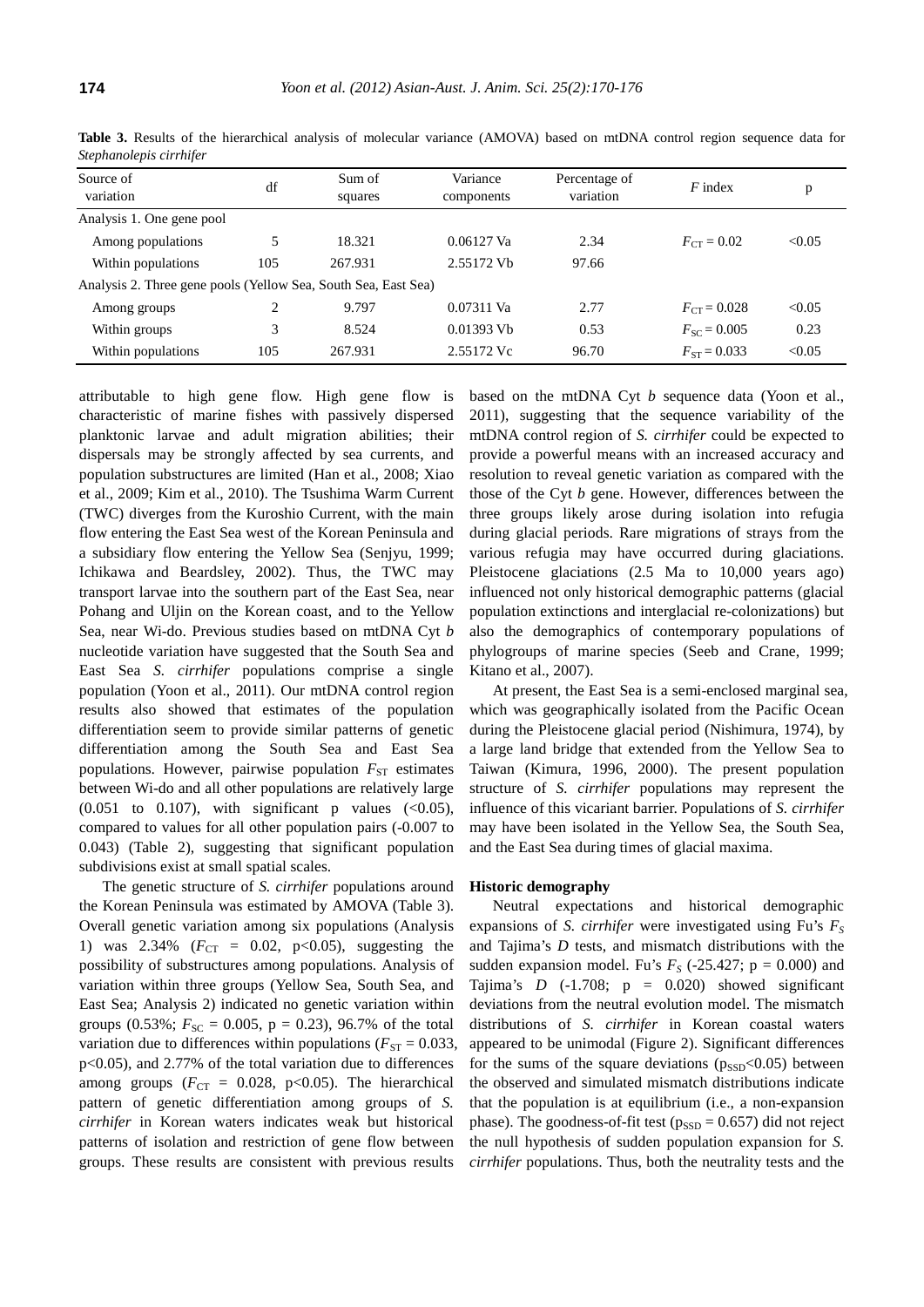

**Figure 2.** Mismatch distribution constructed using pairwise differences among the mtDNA haplotypes of *Stephanolepis cirrhifer*. The bars are observed pairwise differences values and the open circles and solid line are the expected mismatch distributions under the sudden expansion model.

mismatch distributions indicate a recent expansion of *S. cirrhifer* populations.

Using  $\tau$  (3.436), the expansion was estimated to have occurred 51 to 102 Ma before present, which is consistent with sea level rise since the late Pleistocene glacial maximum. Rising sea level removed barriers to migration and dispersal during the period of postglacial warming, establishing potential gene flow between previously isolated populations. High levels of genetic diversity and low levels of genetic differentiation determined in the present study also support population expansion since the late Pleistocene.

In conclusion, this study found high levels of gene flow among populations of *S. cirrhifer*, weak but significant genetic differentiation of populations on the west coast of Korea (Yellow Sea) and pooled populations in southern and eastern Korean coastal waters. Incorporation of additional population in the Yellow Sea thus provided an increased resolution in the geographic differentiation among three groups of populations. Moreover, the genetic structures of *S. cirrhifer* populations indicate the presence of three geographic population groups (Yellow Sea, South Sea, and East Sea), each of which may require separate fisheries management strategies.

#### **ACKNOWLEDGMENTS**

This work was supported by a research grant (project no. 20088033-1) from the Ministry of Land, Transport, and Maritime Affairs, of the Republic of Korea.

#### **REFERENCES**

Allendorf, F. W. and N. Ryman. 1987. Population genetics and fishery management. In: Genetic Management of Hatchery Stocks (Ed. N. Ryman and F. Utter) University of Washington Press, Seattle, WA, USA. pp. 141-159.

- Avise, J. C. 1994. Molecular markers, natural history and evolution. Chapman & Hall, New York, USA.
- Avise, J. C. 2000. Phylogeography: The History and Formation of Species. Harvard University Press, Cambridge, MA, USA.
- Bailey, K. M. 1997. Structural dynamics and ecology of flatfish populations. Neth. J. Sea Res. 37:269-280.
- Brown, J. R., A. T. Beckenbach and M. J. Smith. 1993. Intraspecific DNA sequence variation of the mitochondrial control region of white sturgeon (*Acipenser transmontanus*). Mol. Biol. Evol. 10:326-341.
- Excoffier, L., G. Laval and S. Schneider. 2005. Arlequin ver. 3.0: an integrated software package for population genetics data analysis. Evol. Bioinform. 1:47-50.
- FAO. 2004. Depleted marine resources: an approach to quantification based on the FAO capture database. FAO Fisheries Circular, No. 1011:18-19. Rome, Fisheries and Aquaculture Organization. Department, Fishery Information, Data and Statistics Unit.
- Felsenstein, J. 1993. PHYLIP (Phylogeny Interference Package) Version 3.5c. Department of Genetics, Washington State University, Seattle, USA.
- Frankel, O. H. and M. E. Soulé. 1981. Conservation and evolution. Cambridge University Press, New York, USA.
- Grant, W. S. and B. W. Bowen. 1998. Shallow population histories in deep evolutionary lineages of marine fishes: insights from sardines and anchovies and lessons for conservation. J. Hered. 89:415-426.
- Guarnieo, I., S. Franzellitti, N. Ungaro, S. Tommasini, C. Piccinetti and F. Tinti. 2002. Control region haplotype variation in the central Mediterranean common sole indicates geographical isolation and population structuring in Italian stock. J. Fish Biol. 60:1459-1474.
- Han, Z. Q., T. X. Gao, T. Yanagimoto and Y. Sakurai. 2008. Genetic population structure of *Nibea albiflora* in Yellow Sea and East China Sea. Fish. Sci. 74:544-552.
- Hurt, C. and H. Phillip. 2004. Conservation genetics in aquatic species: general approaches and case studies in fishes and spring snails of arid lands. Aquat. Sci. 66:402-413.
- Ichikawa, H. and R. C. Beardsley. 2002. The current system in the